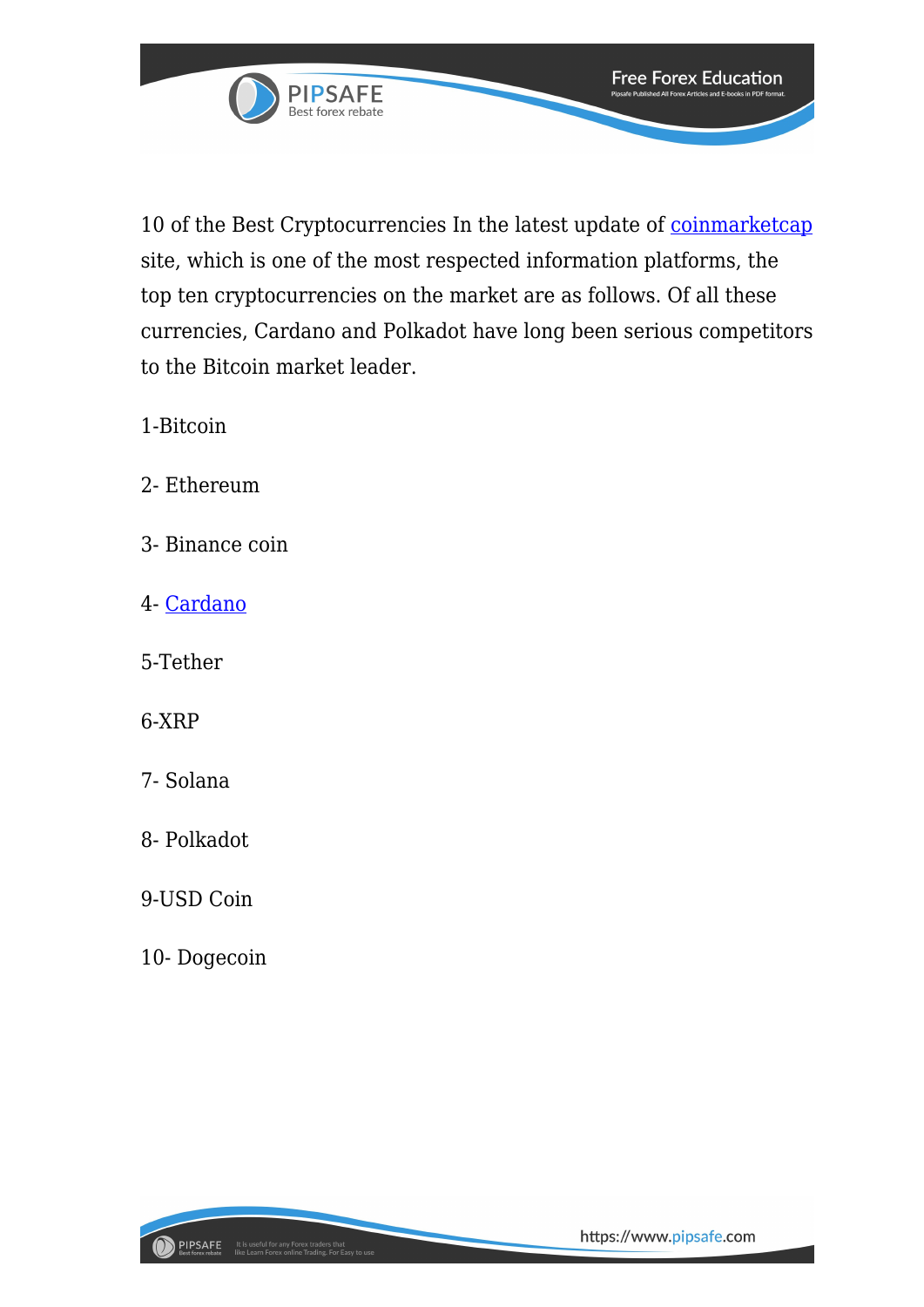

10 of the Best Cryptocurrencies Polkadot is a nascent cryptocurrency that connects multiple blockchains to a single network in order to eliminate slow connections between private and public blockchains.

Polkadot was created to address issues such as scalability limitations and imbalances with other blockchains. Indeed, Polkadot can be seen as a solution to the blockchain problems itself, despite the fact that blockchain is a solution to real-world problems.

Cardano is a proof-of-stake blockchain platform: the first to be founded on peer-reviewed research and developed through evidencebased methods. It combines pioneering technologies to provide unparalleled security and sustainability to decentralized applications, systems, and societies.